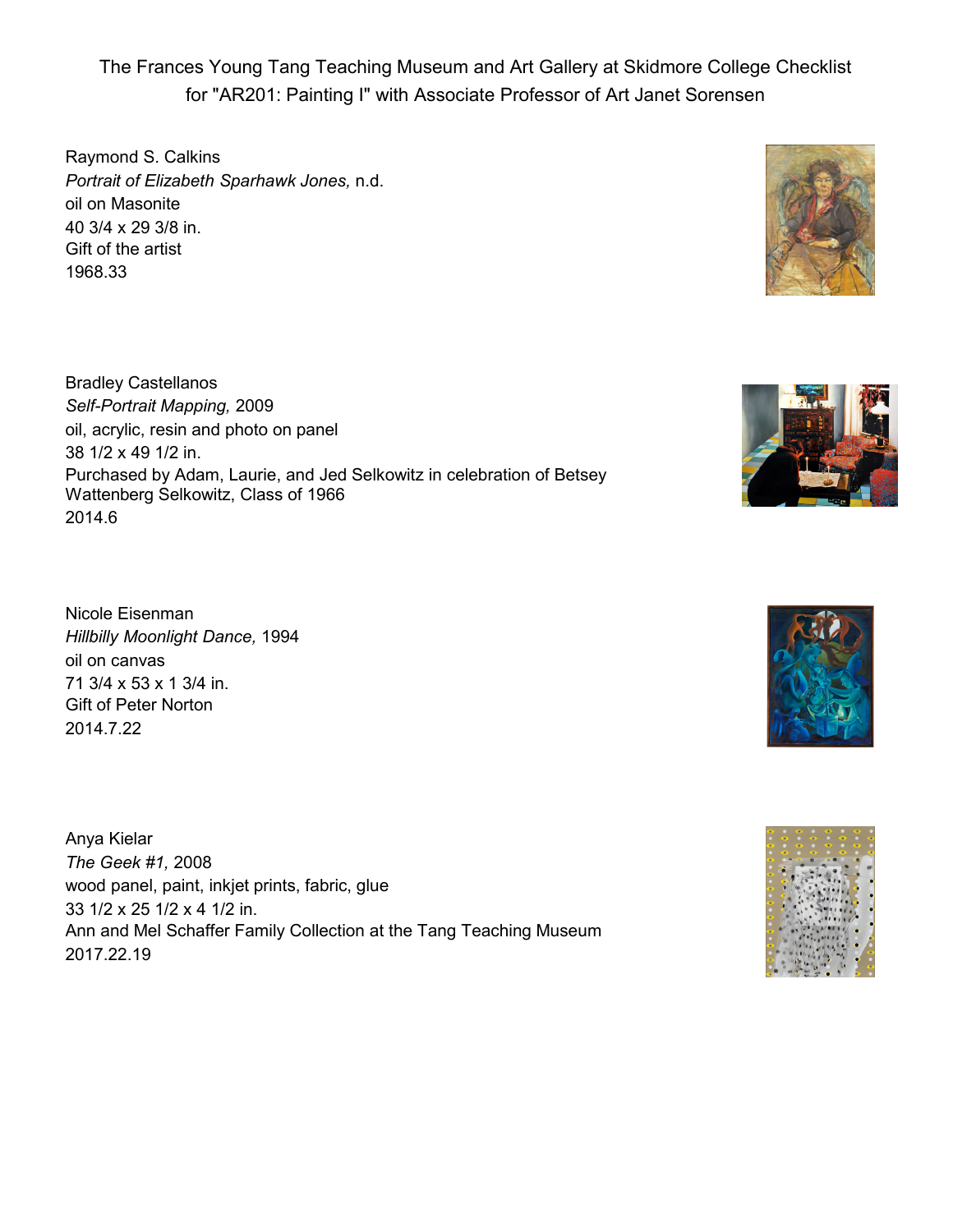Michael Lazarus *Extra,* 2000 oil, enamel, and collage on canvas 90 x 48 in. Purchased with funds in honor of Morgan Leger Rosenberg, Class of 2009 2010.8.18

Kerry James Marshall *Study for Brownie,* 1995 graphite and gouache on paper 22 1/2 x 17 1/2 in. Gift of Peter Norton 2019.48.3

Frank Morse-Rummel *Miss Tukama en Jaune,* n.d. oil on canvas 76 7/8 x 38 1/4 in. Gift of Sylvia Tabur 1986.43

Carrie Moyer *Sagan,* 2012 acrylic, glitter on canvas 24 x 20 x 1 5/8 in. Ann and Mel Schaffer Family Collection at the Tang Teaching Museum 2017.22.1

Lari Pittman *Untitled,* 1989 linoleum print 8 x 6 in. Gift of Peter Norton 2015.26.14